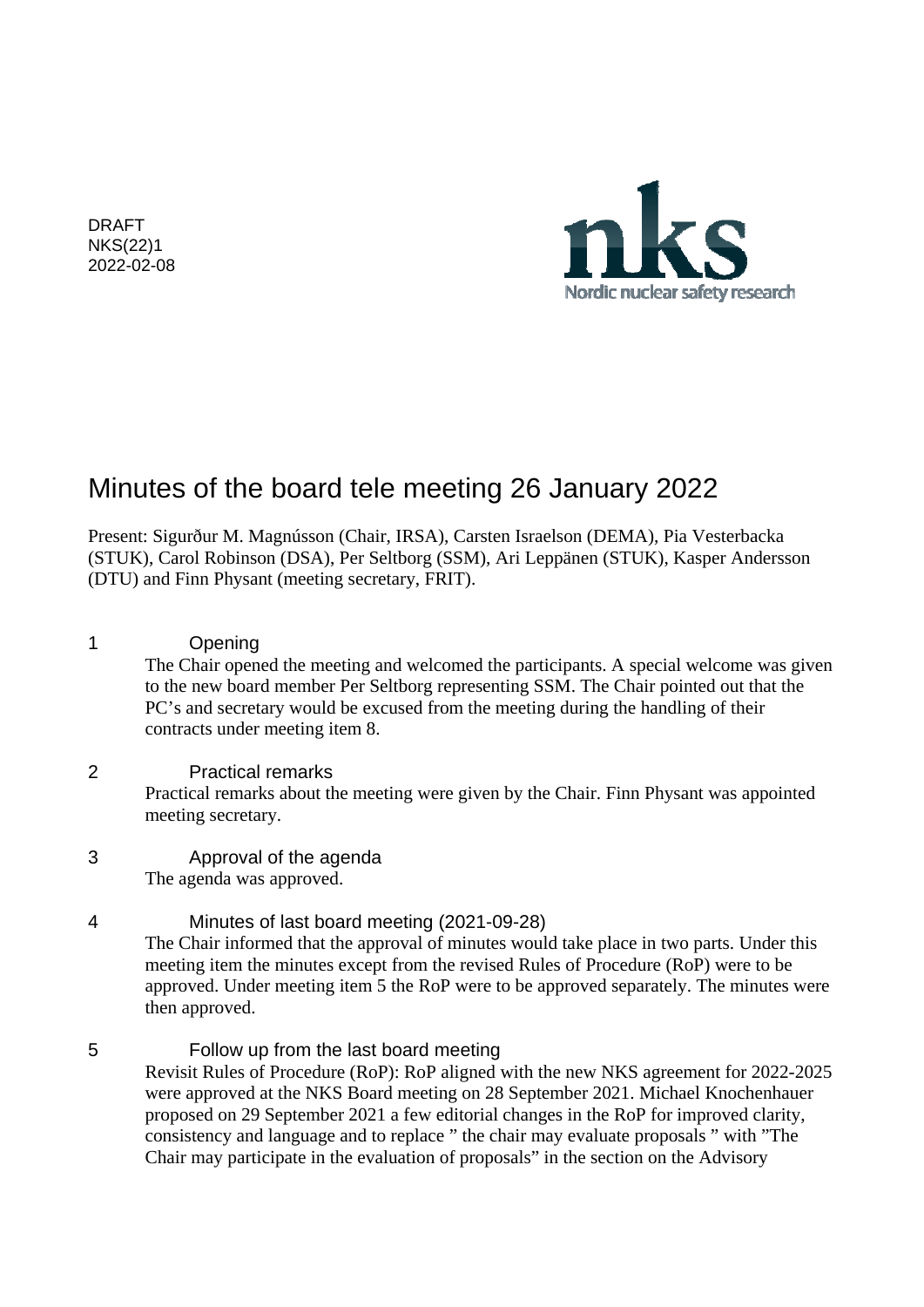Group. The Chair proposed to accept the proposal from Michael Knochenhauer and to add "the Advisory Group works by consensus" in the section on the Advisory Group. The Board agreed.

#### 6 News since last board meeting

#### a. Report by the Chairman

The Chair stated that the major achievement since the last board meeting had been the finalization and signing by the owners of the new NKS agreement for 2022-25. In addition to this the Chair noted that the work within NKS had been characterized by business-asusual.

#### b. News from board members' organisations

The members informed each other about relevant news.

#### c. Administrative news

Finn Physant informed the board about the status of the two NKS handbooks: The "Handbook for NKS applicants and activity leaders" in the May 2021 version and the "NKS Administrative Handbook" in the November 2020 version. After the signing of the new NKS agreement for 2022-25 these two handbooks will be given a rundown by the coordination group in order to include any updates or revisions needed according to the new agreement. Furthermore the NKS pamphlet was presented in an updated 2022 version made ready for the upcoming R and B seminar.

The board took note of the administrative news.

#### 7 Financial status

Finn Physant presented the distributed material: Financial status report and financial programme specification, both dated 10 December 2021. At this date the reserve was estimated to approximately 750,000 DKK - in accordance with last year's budget decision of 2 February 2021. The Chair concluded that the financial status was as planned. – The board took note of the financial situation.

#### 8 Contracts

The following four contracts were prepared for the board's decision: -R-part programme manager 2022 with STUK -B-part programme manager 2022 with DTU -Secretariat from 1 August 2022 to 31 July 2023 with FRIT and -Auditing of the accounts for 2021 with Dansk Revision. All these agreements were approved by the board.

#### 9 R-part: status

 As follow up from the Advisory Group meeting two days ago the Chair asked for any questions or comments about the R-part status. No questions or comments were received.

#### 10 B-part: status

As follow up from the Advisory Group meeting two days ago the Chair asked for any questions or comments about the B-part status. No questions or comments were received.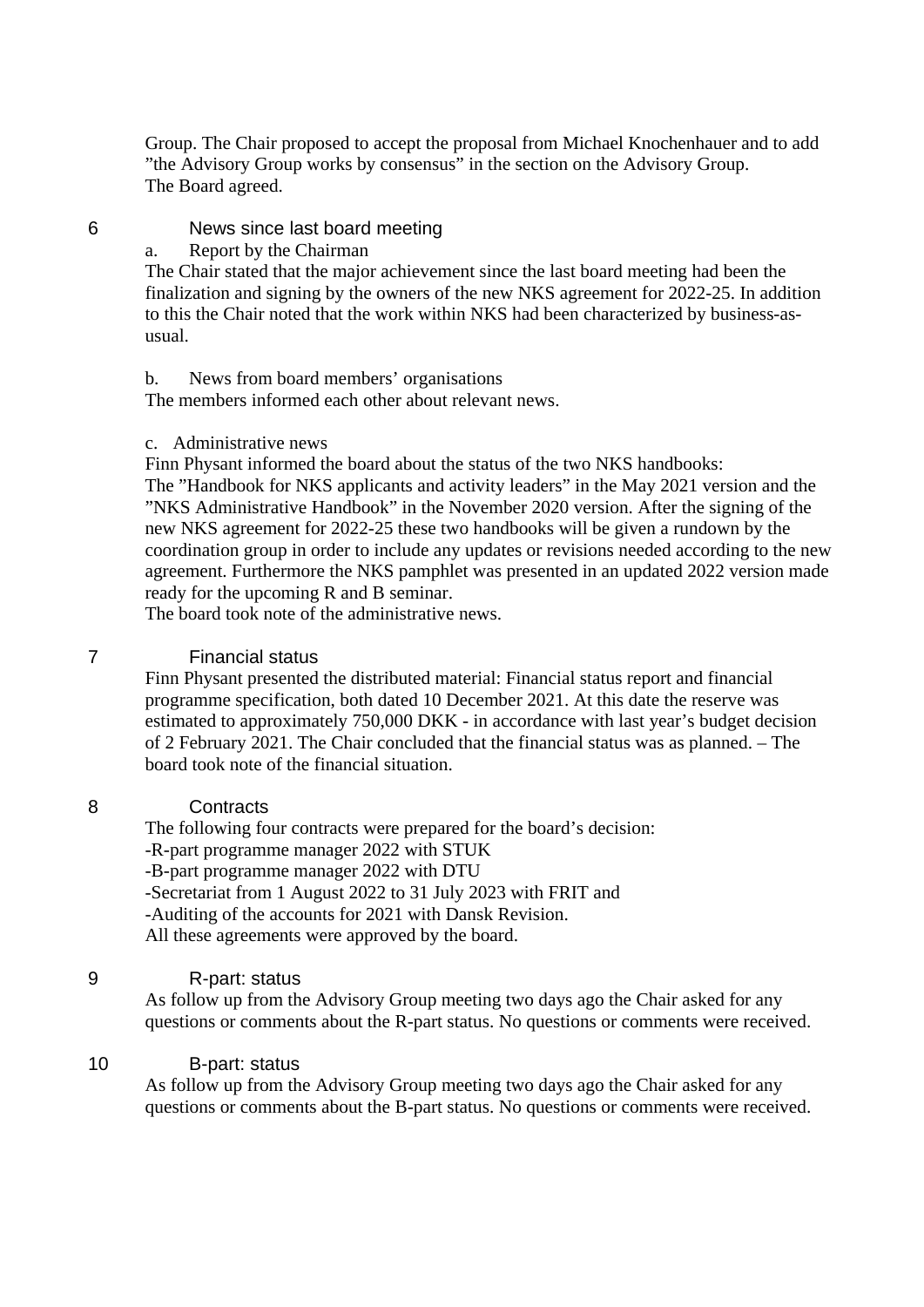11 CfP 2022 evaluation and funding of new activities R-part: The Advisory Group had already supported Ari Leppänen's funding recommendation at the group's meeting 24 January 2022 and recommended the funding of this to the board. After some discussions the board approved the recommendation of the Advisory Group including the following 6 activities in 2022 (all amounts in kDKK):

| 500 |
|-----|
| 500 |
| 600 |
| 475 |
| 550 |
| 362 |
|     |

The total budget for these six activities is 2987 kDKK.

B-part: The Advisory Group had already supported Kasper Andersson's funding recommendation's first six projects and NUPFLIGHT at the group's meeting 24 January 2022. The decision to fund REHRA or RNSARCARDS was left to the NKS board. After some discussions the board approved the recommendation of the Advisory Group including the following 8 activities in 2022 (all amounts in kDKK):

| SOCHAOTIC     | 485 |
|---------------|-----|
| COMBMORC      | 507 |
| RESINA        | 364 |
| ECOFOOD       | 505 |
| NORDICNANO    | 480 |
| <b>BIOAPP</b> | 582 |
| NUPFLIGHT     | 146 |
| RNSARCARDS    | 389 |

The total budget for these 8 activities is 3458 kDKK.

#### 12 Budget for 2022

Finn Physant presented the distributed budget proposal of 25 January 2022. - This proposal was approved by the board including R-activities for 2987 kDKK and B-activities for 3458 kDKK. The budget decision is attached to these minutes in appendix A.

#### 13 NKS R and B seminar 2022

The Chair noted that the seminar - originally planned for 19-20 January - now is planned for 24-25 May with the same program. There is an agreed deadline, if needed, with Finlandshuset meaning that the seminar still can be postponed or cancelled until 29 March at no cost for NKS. If the 24-25 May seminar is carried out, a board meeting will be planned for 23 May.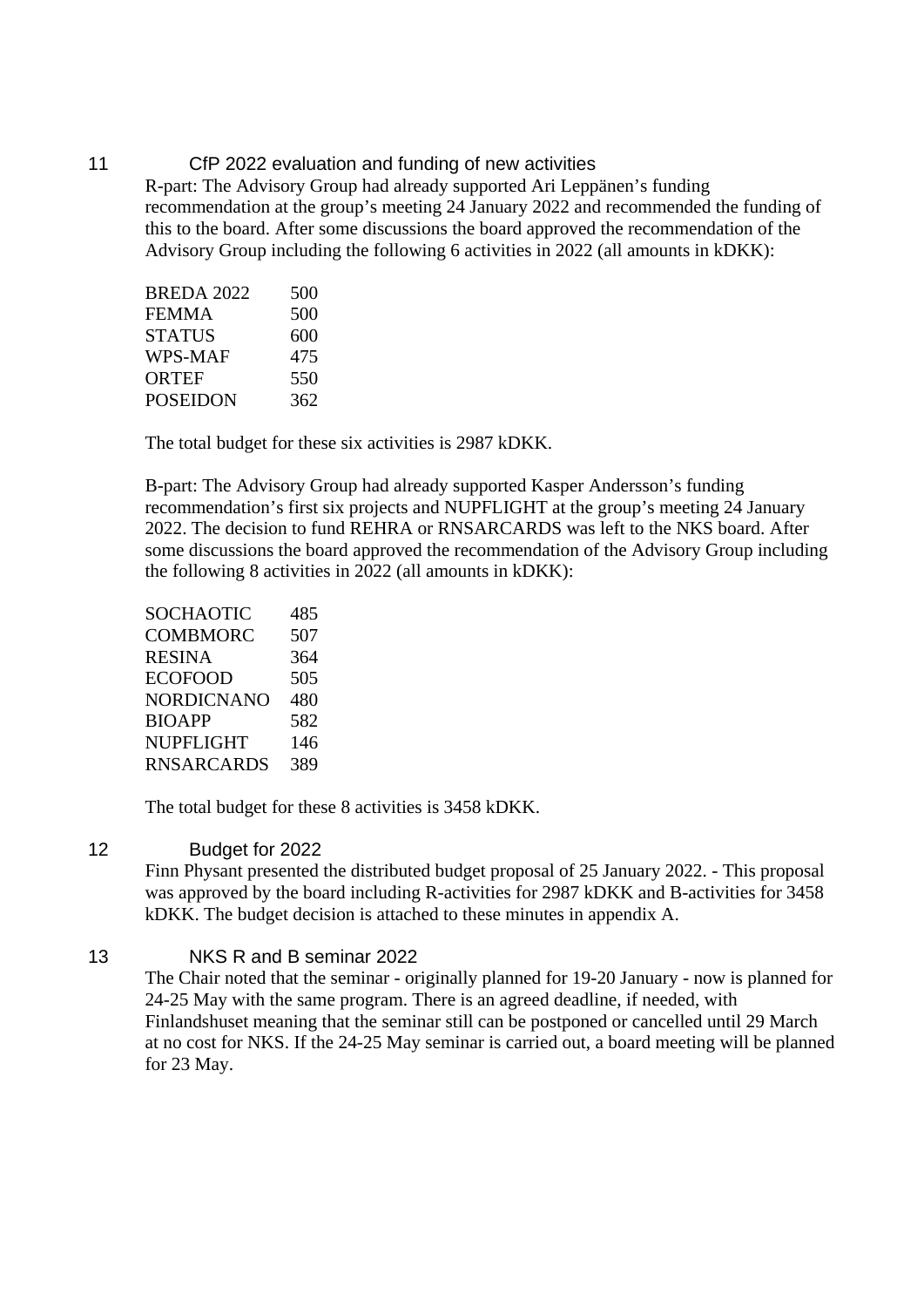#### 14 The NKS framework

Based on the suggestions from the Advisory Group Ari Leppänen proposed the inclusion of the following two texts in the NKS-R Framework: "and to innovations which can be seen as future steps in nuclear technology" and "including next generation plants".

NKS framework was discussed more generally concerning the number of activity participants in the R- and B-part and the handling of possible crossover activities between the R- and B-part.

The Chair concluded that discussions hereby had been started and were to be continued at the next board meeting.

#### 15 Information activities

Finn Physant informed the board about the website, newsletters etc. The running user statistics have been focused on the monthly number of visitors, which has been relatively high during the first months of 2021 (especially USA based visitors). A relatively high level of visitors was also noted in September/October – as through many years - in connection with this year's CfP. Since the June board meeting six NewsFlashes have been distributed. The 2022 pamphlet was presented under meeting item 6. The list of addresses to which NKS newsletters are distributed has been reduced from ca. 540 to ca. 450 addresses due to the use of new software pinpointing not active addresses. A NewsLetter was distributed a week before this meeting and a NewsFlash will be distributed no later than a week after this meeting. NKS now has more than 160 followers on LinkedIn.

#### 16 Implications of the new NKS Agreement

Discussions in the NKS board will now focus on strategic issues since NKS policy is set in the Agreement.

#### **Agenda item 18 was addressed before agenda item 17.**

#### 18 The Oxford Report revisited

The Chair presented an overview of the Oxford Report from 2017 focusing on the conclusions and recommendations of the report. The report had been extensively discussed in the NKS Board in 2018. The Oxford report will be on the agenda for the May 2022 NKS Board meeting and board members were encouraged to read the report before the meeting.

#### 17 **An overview of NKS policy discussions since 2017**

The Chair gave an overview of policy discussions in the NKS Board since 2017. The paper "An overview of NKS policy discussions since June 2017" gives a historical overview of these discussions and provides background and context for future discussions.

#### 19 NKS 2021-2023

The Chair presented a paper "NKS 2021-2023 – a discussion paper" based on interviews of NKS Board members by Anneli Hällgren in late 2020. The paper has not yet been thoroughly discussed in the NKS Board and will be on the agenda for the May 2022 NKS Board meeting.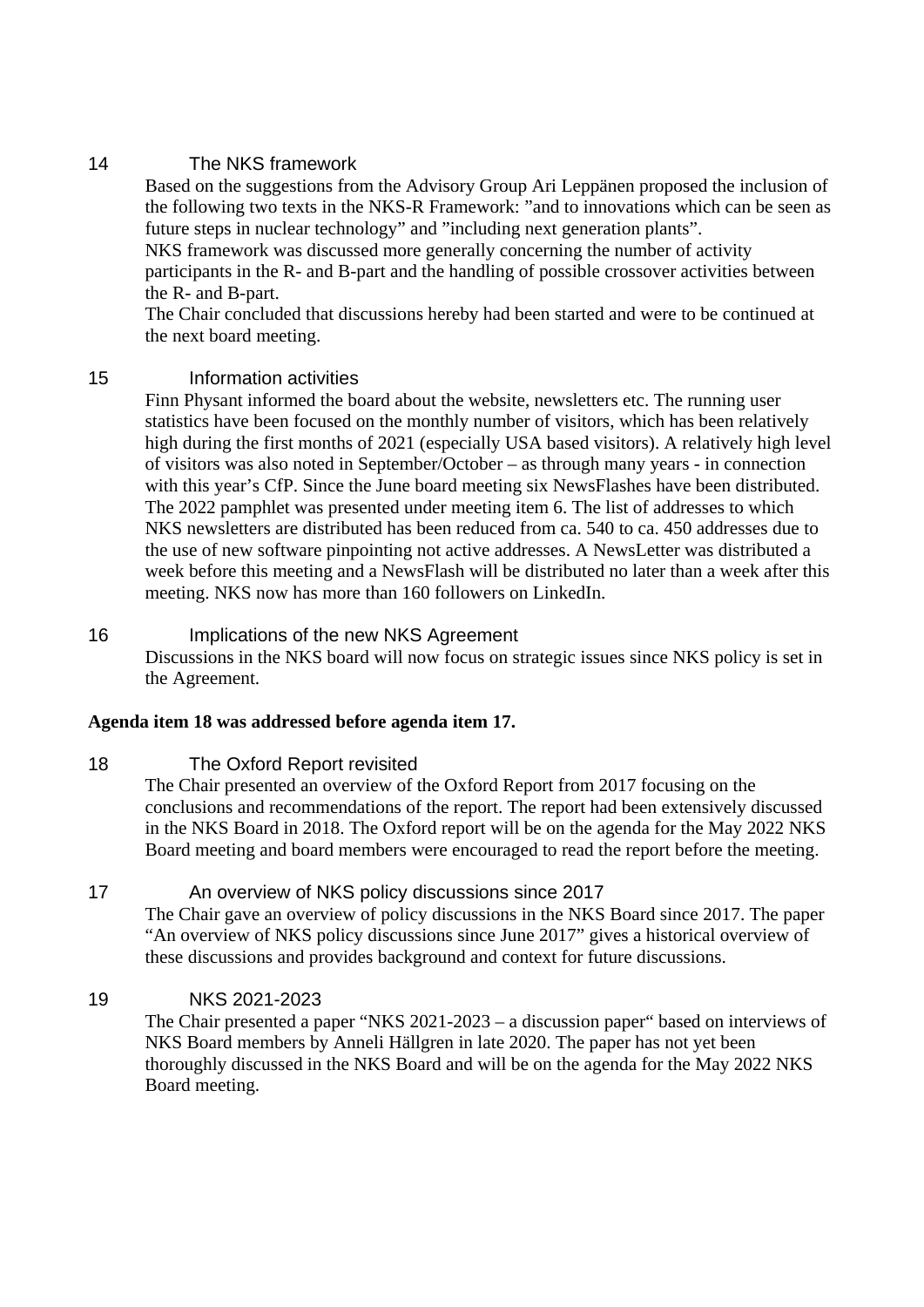#### 20 NKS after 2023

The Chair presented a section of the paper "NKS 2021-2023 – a discussion paper " containing reflections on NKS after 2023. NKS after 2023 will be on the agenda for the May 2022 NKS Board meeting.

**Time did not allow for more than an short overview and an initial discussion of agenda items 17-20. There will be an in depth discussion of these and others strategic issues at the May 2022 NKS Board meeting. The Chair asked Board members to send him a list of strategic issues, they would like the Board to discuss, well before the next meeting. A list of all strategic issues raised will be a part of the material for the next meeting.** 

21 Other issues

None.

#### 22 Next meeting

The next NKS board meeting is planned as a face to face meeting in Stockholm on 23rd May – the day before the NKS seminar. The PC´s and the Secretariat will participate in the first part of the meeting from 10 to 12 in the morning. The second part of the meeting, from 13 – 17 in the afternoon, is board only focusing on in depth discussion of strategic issues. There will be a joint dinner in the evening of the 23rd. The board only meeting will continue as needed from 9 – 11 in the morning of 24th May since the NKS seminar begins at 12:30.

#### 23 End of meeting

 The Chair thanked for an efficient meeting with constructive contributions through the meeting.

Sigurður M. Magnússon Chairman

Finn Physant Meeting secretary

Appendices:

A: Budget decision for 2022 dated 26 January 2022 B: Action from the board meeting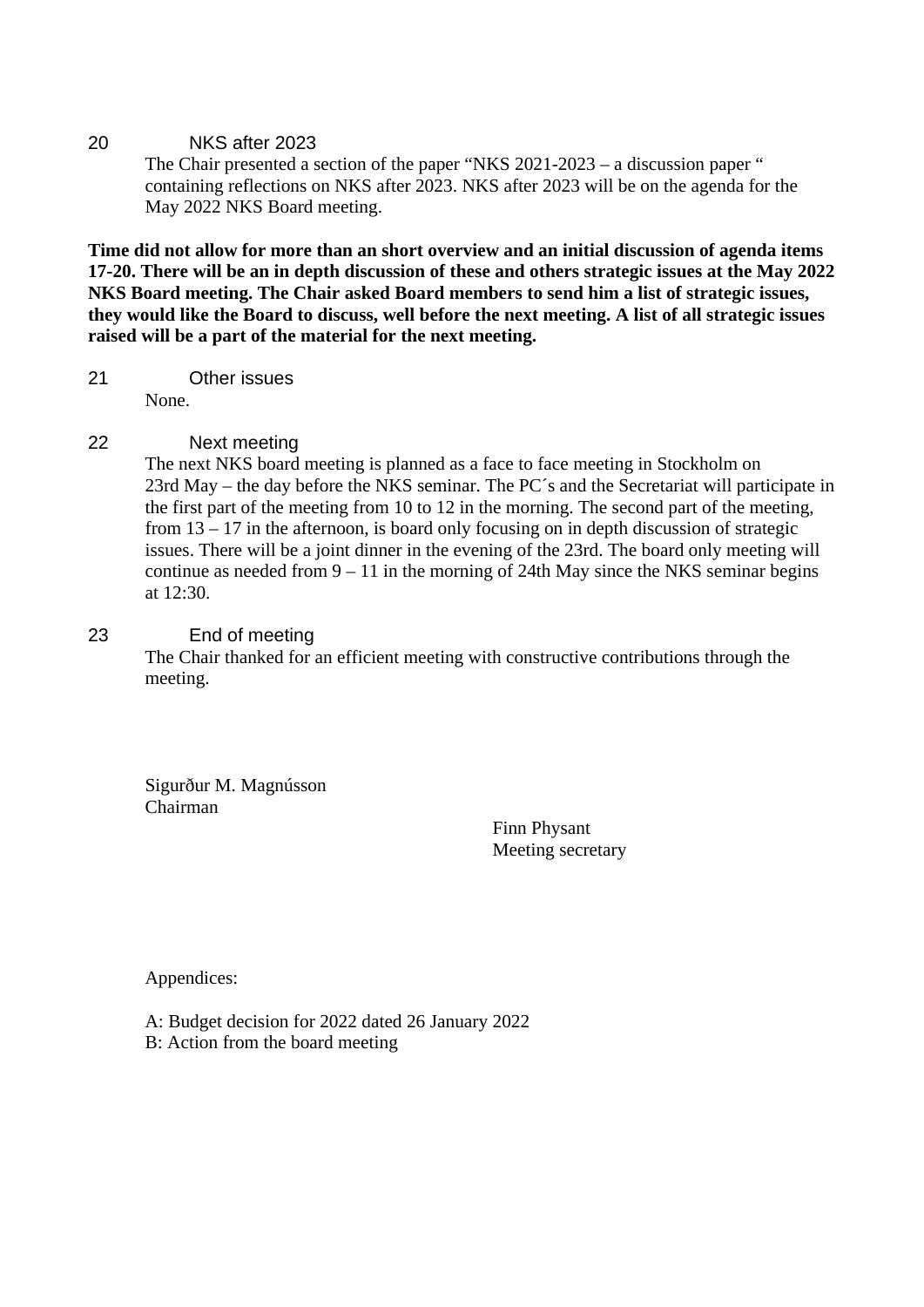# *Appendix A: NKS budget for 2022 - decision 26 January 2022*

| <b>Budgets</b>                                                                                                       | <b>Budget for 2022</b> | Budget for 2022 | Budget for 2021 |
|----------------------------------------------------------------------------------------------------------------------|------------------------|-----------------|-----------------|
|                                                                                                                      | <b>EUR</b>             | <b>DKK</b>      | <b>DKK</b>      |
| R-part                                                                                                               |                        |                 |                 |
| Activities                                                                                                           | 401.667                | 2.987.000       | 3.018.000       |
| Fee PC                                                                                                               | 61.857                 | 460.000         | 460.000         |
| <b>Travels PC</b>                                                                                                    | 2.017                  | 15.000          | 15.000          |
| Coordination/Young scientists' travel                                                                                | 2.017                  | 15.000          | 15.000          |
| R total                                                                                                              | 467.559                | 3.477.000       | 3.508.000       |
| <b>B-part</b>                                                                                                        |                        |                 |                 |
| Activities                                                                                                           | 465.004                | 3.458.000       | 3.174.000       |
| Fee PC                                                                                                               | 61.857                 | 460.000         | 460.000         |
| <b>Travels PC</b>                                                                                                    | 2.017                  | 15.000          | 15.000          |
| Coordination/Young scientists' travel                                                                                | 2.017                  | 15.000          | 15.000          |
| <b>B</b> total                                                                                                       | 530.895                | 3.948.000       | 3.664.000       |
| Seminar 2022                                                                                                         |                        |                 |                 |
| Seminar 2022                                                                                                         | 13.447                 | 100.000         | 50.000          |
| Seminar 2022 total                                                                                                   | 13.447                 | 100.000         | 50.000          |
| Common                                                                                                               |                        |                 |                 |
| Common various according to specification                                                                            | 24.205                 | 180.000         | 180.000         |
| <b>Common total</b>                                                                                                  | 24.205                 | 180.000         | 180.000         |
| <b>Others</b>                                                                                                        |                        |                 |                 |
| Fee Secretariat                                                                                                      | 82.820                 | 615.894         | 628.469         |
| Fee Chair                                                                                                            | 52.444                 | 390.000         | 390.000         |
| <b>Travels Chair</b>                                                                                                 | 2.689                  | 20.000          | 20.000          |
| <b>Travels Secretariat</b>                                                                                           | 1.009                  | 7.500           | 7.500           |
| <b>Others total</b>                                                                                                  | 138.962                | 1.033.394       | 1.045.969       |
| <b>TOTAL</b>                                                                                                         | 1.175.068              | 8.738.394       | 8.447.969       |
| Expected incomes according to app. 1                                                                                 | 1.086.406              | 8.079.060       | 8.091.999       |
| <b>Surplus</b>                                                                                                       | $-88.662$              | $-659.334$      | $-355.970$      |
| Any deficits to be covered by the reserve available for<br>the board, which according to the financial status report |                        |                 |                 |
| of 10 December 2021 is:                                                                                              |                        |                 | 747.134,00      |
| Proposed budget for 2022                                                                                             |                        |                 | -659.334,25     |
| Present reserve and surplus/deficit                                                                                  |                        |                 | 87.799,75       |
| Funding reserved for use in 2021, but not used, will<br>amount to ca.:                                               |                        |                 | 165.000,00      |
| Gain/Loss due to the development in exchange rates<br>2021-2022 ca.:                                                 |                        |                 | 30.000,00       |
| Old reservations from before 2019, not claimed, amount<br>to:                                                        |                        |                 | 501.423,00      |
| Total reserve end of January 2022: ca. DKK:                                                                          |                        |                 | 784.222,75      |
| Total reserve end of January 2022: ca. EUR:                                                                          |                        |                 | 105.455,89      |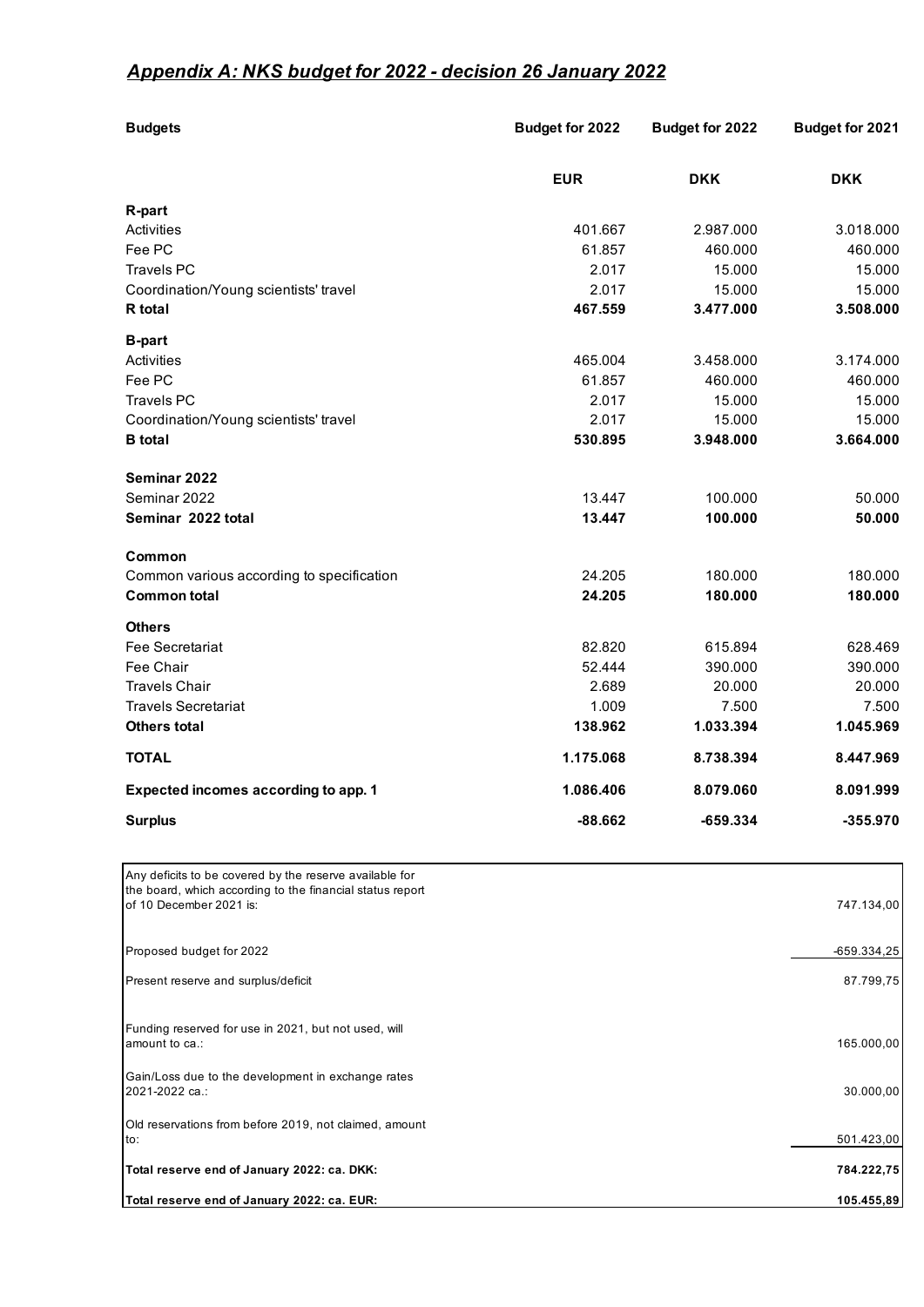#### **Specification of "Common" for 2022**

|                         | 2022       | 2022       | 2021       |
|-------------------------|------------|------------|------------|
|                         | <b>EUR</b> | <b>DKK</b> | <b>DKK</b> |
| Common                  |            |            |            |
| Reports, materials etc. | 1.681      | 12.500     | 12.500     |
| Bank fees etc.          | 2.689      | 20,000     | 15.000     |
| Equipment               | 1.345      | 10.000     | 10.000     |
| Internet                | 9.413      | 70.000     | 70.000     |
| Auditing, consulting    | 7.060      | 52.500     | 52.500     |
| Information material    | 672        | 5.000      | 10.000     |
| Various expenses        | 1.345      | 10.000     | 10.000     |
| <b>Common total</b>     | 24.205     | 180.000    | 180.000    |

## *Appendix 1 for budget for 2022*

NOK 2021

| Pledge for funding in 2022 - Incomes |                 |                 |                        |  |
|--------------------------------------|-----------------|-----------------|------------------------|--|
|                                      | Pledge for 2022 | Pledge for 2022 | <b>Actual for 2021</b> |  |
|                                      | <b>EUR</b>      | <b>DKK</b>      | <b>DKK</b>             |  |
| <b>SSM</b>                           | 444.201         | 3.303.300       | 3.365.635              |  |
| <b>TEM</b>                           | 370,000         | 2.751.505       | 2.678.148              |  |
| <b>BRS</b>                           | 50.427          | 375,000         | 375,000                |  |
| GR.                                  | 24.000          | 178.476         | 178.543                |  |
| <b>DSA</b>                           | 80.242          | 596.720         | 564.240                |  |
| <b>Total EUR / DKK</b>               | 968.870         | 7.205.001       | 7.161.566              |  |
| <b>SSM contribution SEK</b>          | 4.550.000       |                 |                        |  |
| DSA contribution NOK                 | 800.000         |                 |                        |  |
| <b>BRS</b> contribution DKK          | 375,000         |                 |                        |  |

|                             | <b>EUR</b> |           | <b>DKK</b> | <b>DKK</b> |
|-----------------------------|------------|-----------|------------|------------|
|                             |            |           |            |            |
| Fortum                      |            | 27.500    | 204.504    | 200.861    |
| <b>TVO</b>                  |            | 27.500    | 204.504    | 200.861    |
| Fennovoima                  |            | 11.500    | 85.520     | 79.972     |
| IFE                         |            | 12.036    | 89.508     | 84.636     |
| Forsmark                    |            | 13.000    | 96.675     | 96.711     |
| Ringhals                    |            | 13.000    | 96.675     | 96.711     |
| <b>OKG</b>                  |            | 13.000    | 96.675     | 96.711     |
| SKB                         |            | 0         | 0          | 73.970     |
| <b>Total EUR / DKK</b>      |            | 117.536   | 874.059    | 930.433    |
| <b>Complete EUR / DKK</b>   |            | 1.086.406 | 8.079.060  | 8.091.999  |
| <b>IFE contribution NOK</b> |            | 120000    |            |            |
| <b>SKB contribution SEK</b> |            | 0         |            |            |
| Exchange rates 2021/22:     |            |           |            |            |
| <b>NKS 2022:</b>            |            |           |            |            |
| <b>DKK</b>                  | 100,0000   |           |            |            |
| <b>EUR</b>                  | 7,4365     |           |            |            |
| <b>NOK</b>                  | 0,7459     |           |            |            |
| <b>SEK</b>                  | 0,7260     |           |            |            |
| <b>NKS 2021:</b>            |            |           |            |            |
| <b>SEK 2021</b>             | 0,7397     |           |            |            |

EUR 2021 7,4393<br>
NOK 2021 0,7053